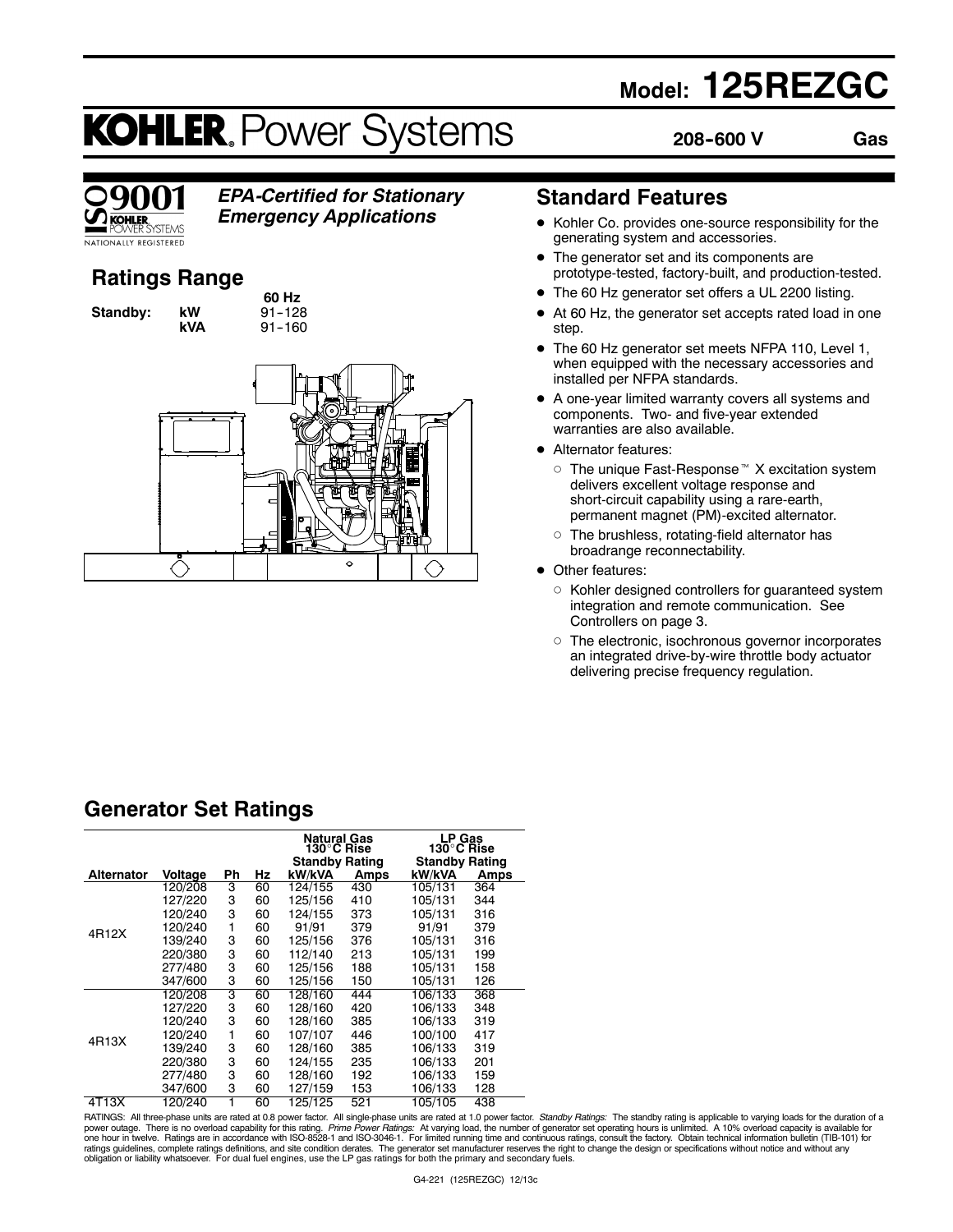### **Alternator Specifications**

| <b>Specifications</b>      |                                          | <b>Alternator</b>                                |
|----------------------------|------------------------------------------|--------------------------------------------------|
| Manufacturer               |                                          | Kohler                                           |
| Type                       |                                          | 4-Pole, Rotating-Field                           |
| Exciter type               |                                          | Brushless, Rare-Earth<br><b>Permanent Magnet</b> |
| Leads: quantity, type      |                                          |                                                  |
| 4RX                        |                                          | 12, Reconnectable                                |
| 4TX                        |                                          | 4, 110-120/220-240                               |
| Voltage regulator          |                                          | Solid State, Volts/Hz                            |
| Insulation:                |                                          | <b>NEMA MG1</b>                                  |
| Material                   |                                          | Class H                                          |
| Temperature rise           |                                          | 130°C, Standby                                   |
| Bearing: quantity, type    |                                          | 1, Sealed                                        |
| Coupling                   |                                          | Flexible Disc                                    |
| Amortisseur windings       |                                          | Full                                             |
|                            | Voltage regulation, no-load to full-load | Controller Dependent                             |
| One-step load acceptance   |                                          | 100% of Rating                                   |
| Unbalanced load capability |                                          | 100% of Rated Standby<br>Current                 |
| Peak motor starting kVA:   |                                          | (35% dip for voltages below)                     |
| 480 V                      | 4R12X (12 lead)                          | 448 (60 Hz)                                      |
| 480 V                      | 4R13X (12 lead)                          | 540 (60 Hz)                                      |
| 240 V                      | 4T13X (4 lead)                           | 440 (60 Hz)                                      |

- $\bullet$  NEMA MG1, IEEE, and ANSI standards compliance for temperature rise and motor starting.
- Sustained short-circuit current of up to 300% of the rated current for up to 10 seconds.
- Sustained short-circuit current enabling downstream circuit breakers to trip without collapsing the alternator field.
- Self-ventilated and dripproof construction.
- $\bullet$  Vacuum-impregnated windings with fungus-resistant epoxy varnish for dependability and long life.
- Superior voltage waveform from a two-thirds pitch stator and skewed rotor.

### **Application Data**

### **Engine**

| <b>Engine Specifications</b>               |                                                        |
|--------------------------------------------|--------------------------------------------------------|
| Manufacturer                               | PSI                                                    |
| Engine: model, type                        | Industrial 8.8 L, 4-Cycle,<br>Turbocharged             |
| Cylinder arrangement                       | $V-8$                                                  |
| Displacement, L (cu. in.)                  | 8.8 (537)                                              |
| Bore and stroke, mm (in.)                  | $110 \times 114$ (4.35 x 4.5)                          |
| Compression ratio                          | 10.1:1                                                 |
| Piston speed, m/min. (ft./min.)            | 411 (1350)                                             |
| Main bearings: quantity, type              | 5, Bi-Metal Steel and                                  |
|                                            | Aluminum                                               |
| Rated rpm                                  | 1800                                                   |
| Max. power at rated rpm (NG), kW (HP)      | 142 (190)                                              |
| Max. power at rated rpm, (LPG) kW (HP)     | 121 (162)                                              |
| Cylinder head material                     | Cast Iron                                              |
| Piston type and material                   | Flat Top, Hypereutectic<br>Cast Alum.                  |
| Crankshaft material                        | Forged Steel, Induction<br>Hardened, Tangential Fillet |
| Valve (exhaust) material                   | Int.-A193 Exh. Inconel                                 |
| Governor type                              | Electronic                                             |
| Frequency regulation, no-load to full-load | Isochronous                                            |
| Frequency regulation, steady state         | ±0.5%                                                  |
| Frequency                                  | Fixed                                                  |
| Air cleaner type, all models               | Dry                                                    |
| Fyhauet                                    |                                                        |

### **Exhaust**

| <b>Exhaust System</b>                                |                                                      |
|------------------------------------------------------|------------------------------------------------------|
| Exhaust manifold type                                | Dry                                                  |
| Exhaust flow at rated kW, m <sup>3</sup> /min. (cfm) | 21.1 (745)                                           |
| Exhaust temperature at rated kW, dry                 |                                                      |
| exhaust, °C (°F)                                     | 649 (1200)                                           |
| Maximum allowable back pressure,                     |                                                      |
| kPa (in. Hg)                                         | 10.2(3.0)                                            |
| Exhaust outlet size at engine hookup,<br>$mm$ (in.)  | <b>Flanged Outlet at Catalyst</b><br>see ADV drawing |

### **Engine Electrical**

| <b>Engine Electrical System</b>        |                        |
|----------------------------------------|------------------------|
| Ignition system                        | <b>Individual Coil</b> |
|                                        | Near Plug Ignition     |
| Battery charging alternator:           |                        |
| Ground (negative/positive)             | Negative               |
| Volts (DC)                             | 12                     |
| Ampere rating                          | 70                     |
| Starter motor rated voltage (DC)       | 12                     |
| Battery, recommended cold cranking     |                        |
| amps (CCA):                            |                        |
| Qty., rating for $-18^{\circ}$ C (0°F) | 1.630                  |
| Battery voltage (DC)                   | 12                     |

#### **Fuel**

| <b>Fuel System</b>                      |                         |                 |
|-----------------------------------------|-------------------------|-----------------|
| Fuel type                               | Natural Gas, LP Gas, or |                 |
|                                         | Dual Fuel               |                 |
| Fuel supply line inlet                  |                         | <b>1.5 NPTF</b> |
| Natural gas fuel supply pressure, kPa   |                         |                 |
| (in. $H_2O$ )                           | $1.74 - 2.74(7-11)$     |                 |
| LPG vapor withdrawal fuel supply        |                         |                 |
| pressure, kPa (in. H <sub>2</sub> O)    | 1.24-2.74 (5-11)        |                 |
| Dual fuel engine, LPG vapor withdrawal  |                         |                 |
| fuel supply pressure, kPa (in. $H_2O$ ) | 1.24(5)                 |                 |
| <b>Fuel Composition Limits *</b>        | Nat. Gas                | LP Gas          |
| Methane, % by volume                    | 90 min.                 | $1.2$ max.      |
| Ethane, % by volume                     | 4.0 max.                | $10$ max.       |
| Propane, % by volume                    | $1.0$ max.              | 96 max.         |
| Propene, % by volume                    | $0.1$ max.              | 3 max.          |
| $C_4$ and higher, % by volume           | 0.3 max.                | 3 max.          |
| Sulfur, ppm mass                        | 25 max.                 |                 |
| Lower heating value,                    |                         |                 |
| $MJ/m3$ (Btu/ft <sup>3</sup> ), min.    | 33.2 (890)              | 78.8 (2116)     |

\* Fuels with other compositions may be acceptable. If your fuel is outside the listed specifications, contact your local distributor for further analysis and advice.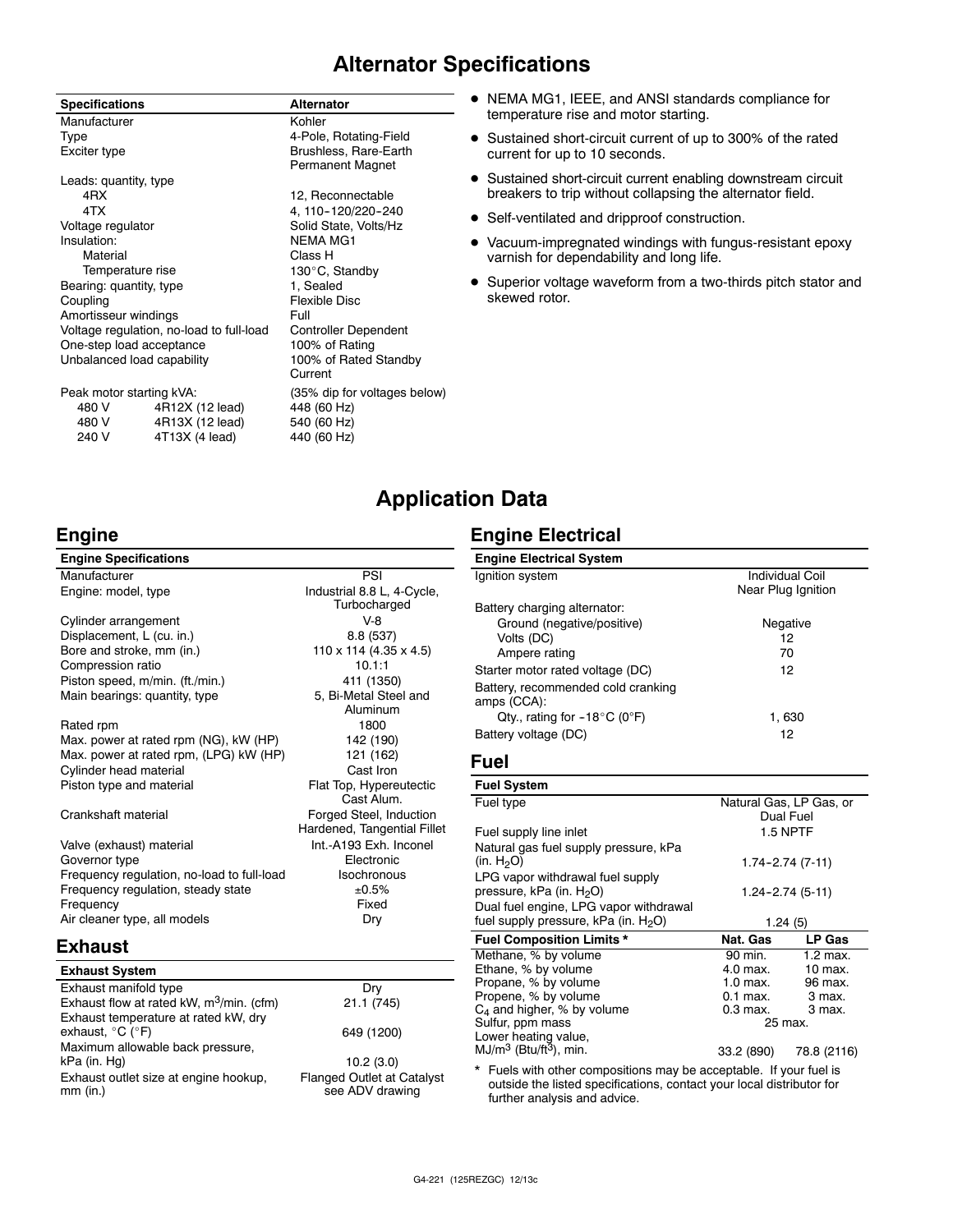### **Lubrication**

| <b>Lubricating System</b>             |                      |
|---------------------------------------|----------------------|
| Type                                  | <b>Full Pressure</b> |
| Oil pan capacity, L (gt.)             | 8.0(8.5)             |
| Oil pan capacity with filter, L (qt.) | 8.5(9.0)             |
| Oil filter: quantity, type            | 1, Cartridge         |

### **Cooling**

#### **Radiator System**

| Ambient temperature, °C (°F) *                                 | 50 (122)    |
|----------------------------------------------------------------|-------------|
| Engine jacket water capacity, L (gal.)                         | 13.4 (3.54) |
| Radiator system capacity, including                            |             |
| engine, L (gal.)                                               | 27.6(7.3)   |
| Engine jacket water flow, Lpm (gpm)                            | 125 (33)    |
| Heat rejected to cooling water at rated                        |             |
| kW, dry exhaust, kW (Btu/min.)                                 | 73.5 (4184) |
| Heat rejected to engine oil at rated kW,                       |             |
| kW (Btu/min.)                                                  | 1.2(67.5)   |
| Water pump type                                                | Centrifugal |
| Fan diameter, including blades, mm (in.)                       | 660 (26.0)  |
| Fan, kWm (HP)                                                  | 8.9 (12.0)  |
| Max. restriction of cooling air, intake and                    |             |
| discharge side of radiator, kPa (in. $H_2O$ )                  | 0.125(0.5)  |
| * Englacure with anglesed eileneer reduces embient temperature |             |

osure with enclosed silencer reduces ambient temperature capability by  $5^{\circ}$ C (9 $^{\circ}$ F).

### **Operation Requirements**

| <b>Air Requirements</b>                                                     |             |
|-----------------------------------------------------------------------------|-------------|
| Radiator-cooled cooling air,                                                |             |
| $m^3$ /min. (scfm) $\uparrow$                                               | 306 (10800) |
| Combustion air, m <sup>3</sup> /min. (cfm)                                  | 6.9(244)    |
| Heat rejected to ambient air:                                               |             |
| Engine, kW (Btu/min.)                                                       | 21.6 (1230) |
| Alternator, kW (Btu/min.)                                                   | 15.7 (893)  |
| $\dagger$ Air density = 1.20 kg/m <sup>3</sup> (0.075 lbm/ft <sup>3</sup> ) |             |

#### **Fuel Consumption**  $\ddot{x}$

| Natural Gas, m <sup>3</sup> /hr. (cfh) at % load | <b>Standby Ratings</b> |
|--------------------------------------------------|------------------------|
| 100%                                             | 42.8<br>(1511)         |
| 75%                                              | (1204)<br>34.1         |
| 50%                                              | (890)<br>25.2          |
| 25%                                              | (583)<br>16.5          |
| $0\%$                                            | (240)<br>6.8           |
|                                                  |                        |
| LP Gas, $m^3/hr$ . (cfh) at % load               | <b>Standby Ratings</b> |
| 100%                                             | (626)<br>17.7          |
| 75%                                              | (473)<br>13.4          |
| 50%                                              | (334)<br>9.5           |
| 25%                                              | (209)<br>5.9           |
| $0\%$                                            | (95)<br>2.7            |

 $\ddot{\text{*}}$  Nominal fuel rating: Natural gas, 37 MJ/m<sup>3</sup> (1000 Btu/ft.<sup>3</sup>) LP vapor, 93 MJ/m3 (2500 Btu/ft.3)

LP vapor conversion factors:

8.58 ft.<sup>3</sup> = 1 lb. 0.535 m<sup>3</sup> = 1 kg. 36.39 ft. $3 = 1$  gal.

### **Controllers**



#### **Decision-Maker<sup>®</sup> 3000 Controller**

Provides advanced control, system monitoring, and system diagnostics for optimum performance and compatibility.

- $\bullet$  Digital display and menu control provide easy local data access
- Measurements are selectable in metric or English units
- Remote communication thru a PC via network or serial configuration
- Controller supports Modbus<sup>®</sup> protocol
- $\bullet$  Integrated hybrid voltage regulator with  $\pm 0.5\%$  regulation
- $\bullet$  Built-in alternator thermal overload protection
- NFPA 110 Level 1 capability

Refer to G6-100 for additional controller features and accessories.



#### **Decision-Maker<sup>®</sup> 550 Controller**

Provides advanced control, system monitoring, and system diagnostics with remote monitoring capabilities.

- $\bullet$  Digital display and keypad provide easy local data access
- $\bullet$  Measurements are selectable in metric or English units
- Remote communication thru a PC via network or modem configuration
- $\bullet$  Controller supports Modbus<sup>®</sup> protocol
- $\bullet$  Integrated voltage regulator with  $\pm 0.25\%$  regulation
- $\bullet$  Built-in alternator thermal overload protection
- NFPA 110 Level 1 capability

Refer to G6-46 for additional controller features and accessories.



#### **Decision-Maker<sup>®</sup> 6000 Paralleling Controller**

Provides advanced control, system monitoring, and system diagnostics with remote monitoring capabilities for paralleling multiple generator sets.

- Paralleling capability with first-on logic, synchronizer, kW and kVAR load sharing, and protective relays
- $\bullet$  Digital display and keypad provide easy local data access
- $\bullet$  Measurements are selectable in metric or English units
- Remote communication thru a PC via network or
- modem configuration
- Controller supports Modbus<sup>®</sup> protocol
- $\bullet$  Integrated voltage regulator with  $\pm 0.25\%$  regulation
- $\bullet$  Built-in alternator thermal overload protection
- NFPA 110 Level 1 capability

Refer to G6-107 for additional controller features and accessories.